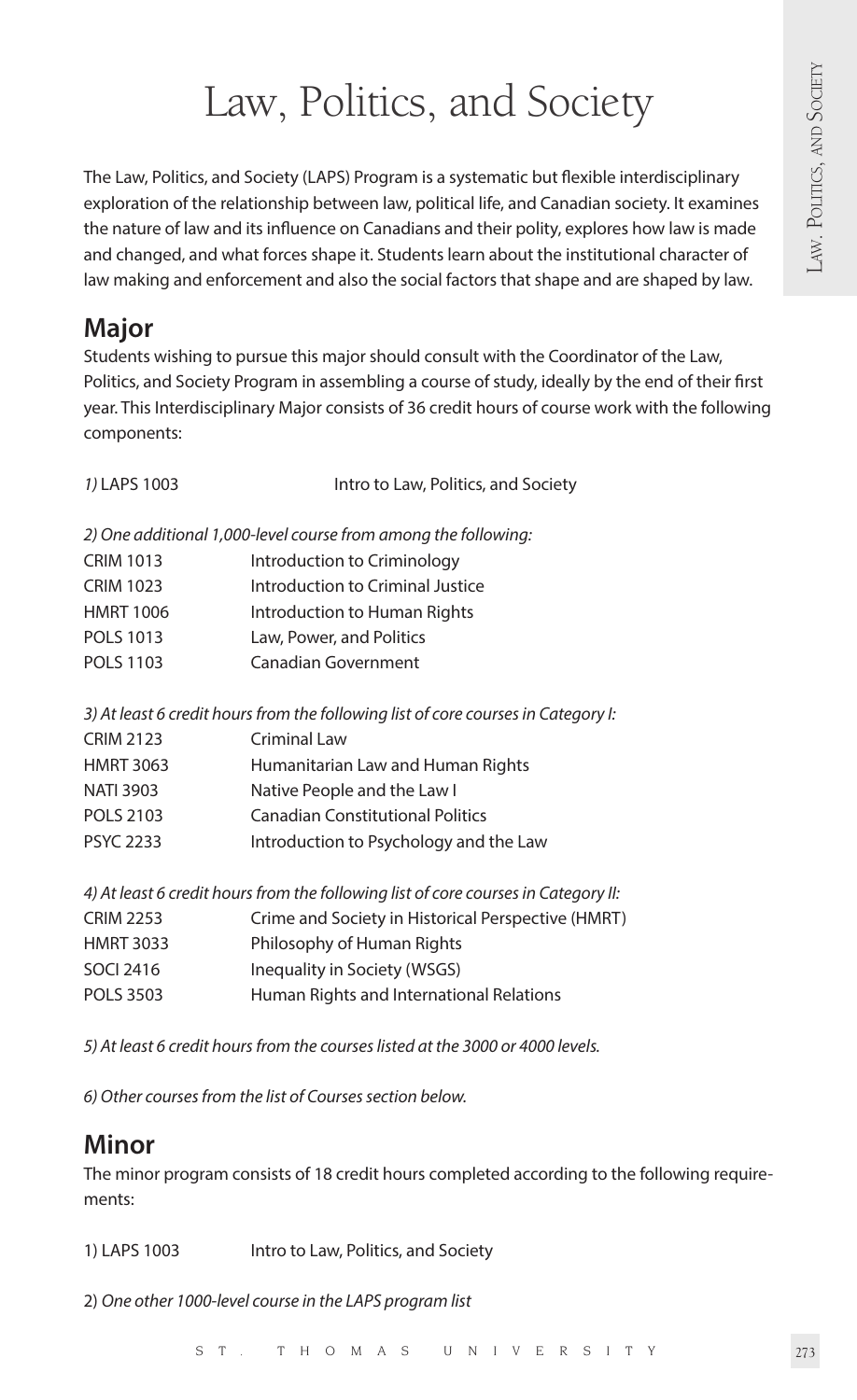## *3) 6 credit hours from this list:*

| <b>CRIM 2123</b> | Criminal Law                            |
|------------------|-----------------------------------------|
| <b>HMRT 3063</b> | Humanitarian Law and Human Rights       |
| <b>NATI 3903</b> | Native People and the Law I             |
| <b>POLS 2103</b> | <b>Canadian Constitutional Politics</b> |
| <b>PSYC 2233</b> | Introduction to Psychology and the Law  |

#### *4) 6 credit hours from the following list:*

| Crime and Society in Historical Perspective (HMRT) |
|----------------------------------------------------|
| Philosophy of Human Rights                         |
| Inequality in Society (WSGS)                       |
| Human Rights and International Relations           |
|                                                    |

Note that in the case of both the major and minor in Law, Poltics, and Society, many senior level courses have prerequisites that student must satisfy. Accordingly, students should plan their programs carefully.

#### **Course List**

| LAPS 1003 | Introduction to Law, Politics and Society |  |
|-----------|-------------------------------------------|--|
|           |                                           |  |

### **Other 1000-level courses:**

| <b>CRIM 1013</b> | Introduction to Criminology      |
|------------------|----------------------------------|
| <b>CRIM 1023</b> | Introduction to Criminal Justice |
| <b>HMRT 1006</b> | Introduction to Human Rights     |
| <b>POLS 1013</b> | Law, Power, and Politics         |
| POLS 1103        | Canadian Government              |

#### **Category I: Law and Politics Courses**

*These courses focus on the institutional features of law, law-making, and legal enforcement.*

| <b>CRIM 2123</b> | Criminal Law                                           |
|------------------|--------------------------------------------------------|
| <b>CRIM 2233</b> | Police and the Canadian Community                      |
| <b>CRIM 3143</b> | <b>Charter Rights and Criminal Justice</b>             |
| <b>CRIM 3223</b> | Criminal Procedure                                     |
| <b>CRIM 3243</b> | <b>Advanced Criminal Law</b>                           |
| <b>CRIM 3503</b> | Wrongful Conviction!                                   |
| <b>HIST 2453</b> | History of the United Nations                          |
| <b>HIST 3163</b> | Gandhi, India and the World, c. 1850 to Present (PEAC) |
| <b>HIST 3413</b> | Citizens and Citizenship in World History              |
| <b>HIST 3943</b> | Genocide in Twentieth-Century History                  |
| <b>HIST 4946</b> | Genocide in World History                              |
| <b>HMRT 3113</b> | The Charter                                            |
| <b>HMRT 3063</b> | Humanitarian Law and Human Rights                      |
| <b>HMRT 3123</b> | International Human Rights                             |
| <b>HMRT 3506</b> | Moot Court                                             |
| <b>NATI 3903</b> | Native People and the Law I                            |
| <b>NATI 3923</b> | Aboriginal Rights: The Land Question                   |
| <b>NATI 3933</b> | Aboriginal Peoples and International Law (HMRT)        |
|                  |                                                        |